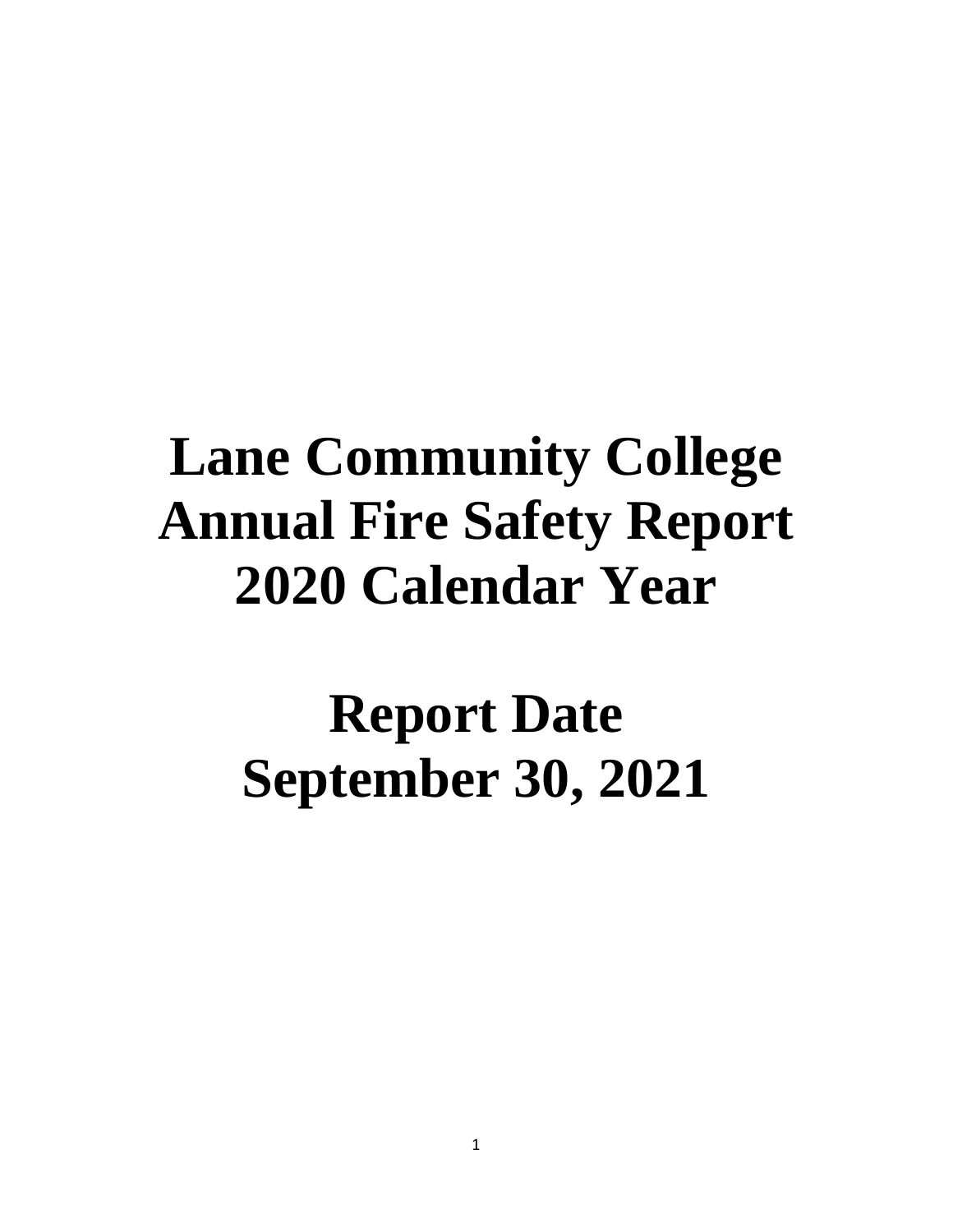#### **Annual Fire Safety Report – 2021 (January 1, 2020 through December 31, 2020) I. Introduction**

The Higher Education Opportunity Act (HEOA) was signed into law in August 2008 and contains several crucial campus safety components. One of the main provisions of the HEOA is the Campus Fire Safety Right-to-Know Act. This provision calls for all Title IV eligible institutions that participate in Title IV programs and maintain on-campus student housing facilities to publish an annual fire safety report that outlines fires safety systems, policies, practices, and statistics. The following report discloses all information required by HEOA as it relates to Lane Community College.

#### **II. Definitions:**

The following terms will be utilized in the Daily Fire Log and the Annual Fire Safety Report.

*Fire:* Any instance of open flame or other burning in a place not intended to contain the burning or in an uncontrolled manner.

*Fire drill:* A supervised practice of a mandatory evacuation of a building for a fire.

*Cause of Fire:* The factor or factors that give rise to a fire. The causal factor may be, but is not limited to, the result of an intentional or unintentional action, mechanical failure or act of nature.

*Fire-related injury:* Any instance in which a person is injured as a result of a fire, including an injury sustained from a natural or accidental cause while involved in fire control, attempting rescue, or escaping from the dangers of the fire. The term person may include students, employees, visitors, firefighters, or any other individuals.

*Fire-related death:* Any instance in which a person is killed as a result of a fire, including death resulting from a natural or accidental cause while involved in fire control, attempting rescue, or escaping from the dangers of a fire.

*Fire safety system:* Any mechanism or system related to the detection of a fire, the warning resulting from a fire, or the control of a fire. This may include sprinkler systems or other fire extinguishing system, fire detection devices, stand-alone smoke alarms, devices that alert one to the presence of a fire, such as horns, bells, or strobe lights; smoke-control and reduction mechanisms; and fire doors and walls that reduce the spread of fire.

*Value of Property Damage:* The estimated value of the loss of the structure and contents, in terms of the cost of replacement in like kind and quality. This estimate should include contents damaged by fire, and related damages cause by smoke, water, and overhaul; however, it does not include indirect loss, such as business interruption.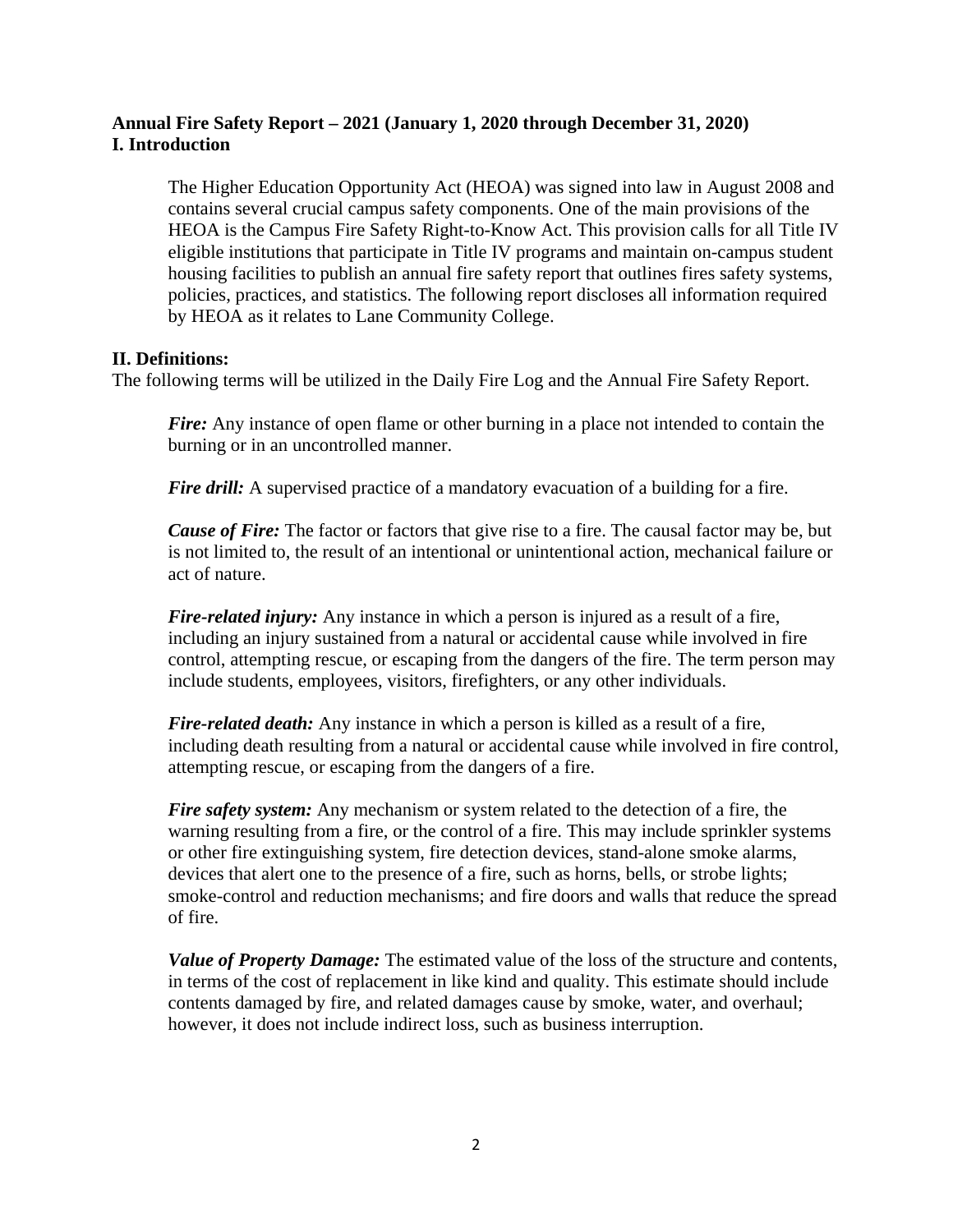#### **III. FIRE SAFETY POLICIES**

#### **1. Fire Drills**

Fire drills are an important aspect of student safety in the residences and will be executed quarterly during the school year and all residents (who are present) are expected to participate. Students may not disregard a fire alarm or refuse to evacuate a building in which an alarm is sounding, regardless of its nature (drill, false alarm, or actual alert). When the notice is given, all persons in residence are to evacuate the building immediately, according to the established evacuation plan. Failure to leave the building during a fire alarm/drill is a serious violation of College policy and may result in disciplinary sanctions. A minimum of two fire drills are held annually in Titan Court. The first fire drill of the academic year is announced and after the first drill all other drills are unannounced. At least one fire drill will be held at night.

#### **2. Appliances**

See Titan Court lease at the end of the document for additional information.

#### **3. Smoking**

Smoking is not permitted in Titan Court, nor is it permitted within 25 feet of the facility.

#### **4. Fire Hazards**

The following items are not permitted in rooms and/or housing facilities since they are in violation of local safety codes: natural Christmas trees, flammable substances hung on walls or ceilings, heaters, hot plates, electric frying pans, high intensity lamps (Halogen), air conditioners, large refrigerators, candles, incense and crock pots. Residents should review the housing contract for additional information regarding fire hazards. For specific prohibitions and other details see the Titan Court Lease, appended to this document.

#### **5. Tampering with Fire Safety Equipment**

See the Titan Court Lease at the end of this document for additional information.

#### **IV. FIRE SAFETY PROCEDURES**

Lane Community College will consistently abide by and enforce all fire safety policies. Students living in the residential facility (Titan Court) are subject to the following procedures with regards to fire safety:

Each student willabide by the fire safety regulations applicable to his assigned room, suite, or other area. Fire drills will be held from time to time and all Titan Court areas must be immediately and completely evacuated when the alarm sounds.

#### **A. PREVENTION**

In support of Fire Safety, the following are strictly prohibited anywhere in Titan Court:

- a. Overloading of electrical outlets, signs, of overheating or charring is especially bad.
- b. Multi-plug adaptors or extension cords of any type.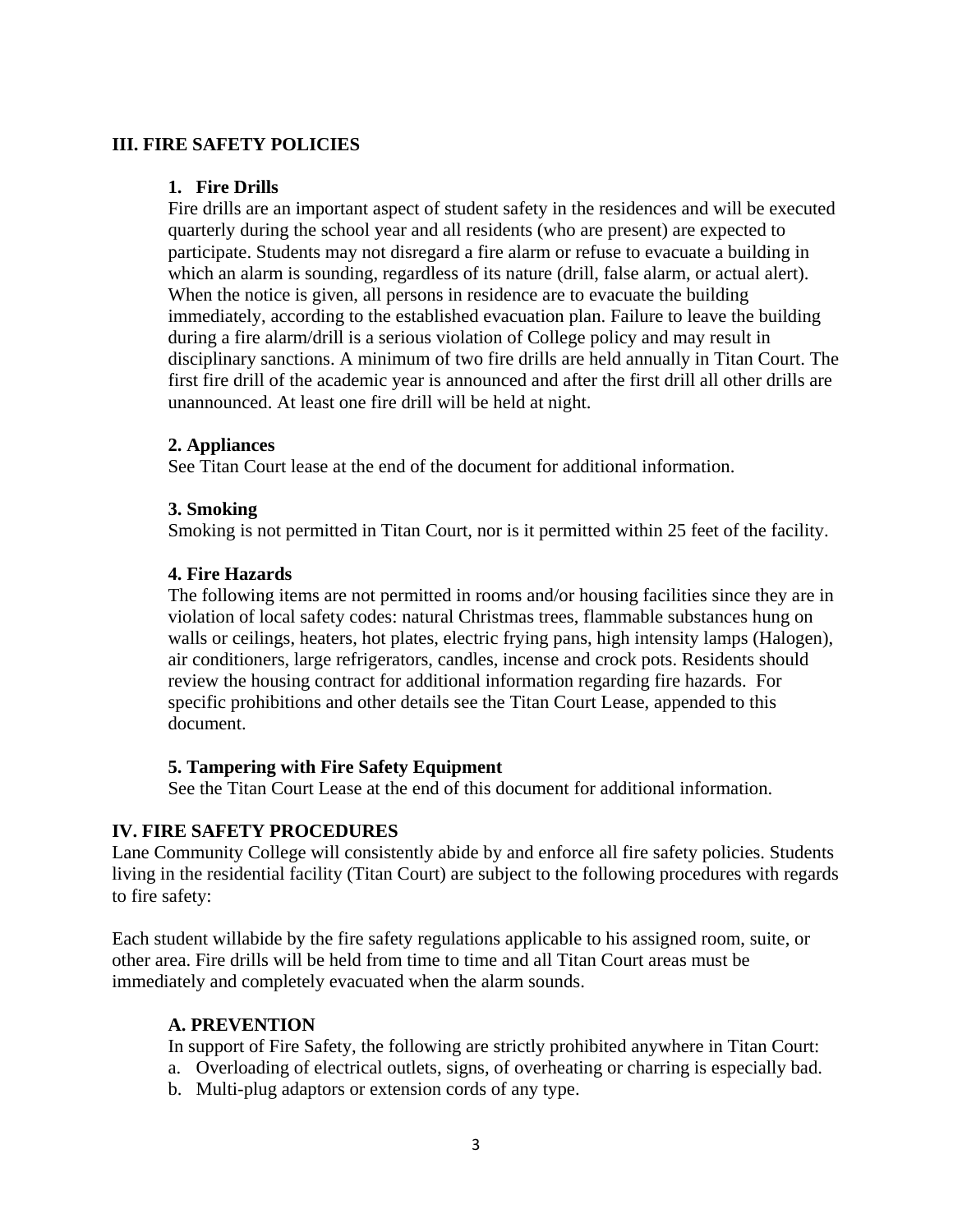- c. Plug strips (surge protectors), with a fuse, are allowed if they are plugged directly into an outlet– no daisy chains of plug strip to plug strip.
- d. Protect cords to prevent wear or pinching especially in doorways or under rugs.
- e. Use of cooking devices that can produce grease is not allowed in the rooms (ex. Foreman grills, hot plates, crock pots etc.). The use, possession, use of food or beverage heating, cooling, cooking, or other preparations devices of every nature and description except as provided by the College or as expressly sanctioned by the College.
- f. The possession or use of any halogen or multi-colored floor lamps.
- g. The burning of candles and incense is not allowed.
- h. Overloading with combustible materials such as papers, posters, or fabric. Tapestries covering more than 25% of the single wall surface or placed on the ceiling. Do not put anything over lamps, such as scarves, clothes, or towels. Tube, rope, or string lighting of any type.
- i. Using holiday lights unsafely is prohibited. This includes plugging one into another, using them for more than just holiday use, placing them behind flammable material/fabric, or hanging them in or around an entryway.
- j. The possession or use of lanterns, volatile solutions, explosives, fireworks, or other dangerous materials.
- k. The possession or use of open-element space heaters.
- l. Any other item that is specifically prohibited in the lease agreement for reasons of fire safety are also prohibited.

All electrical appliances must be UL approved and in good working order. Electrical appliances are not permitted which: (1) have exposed heating units; and (2) are used for cooking foods, except hotpots, popcorn poppers and coffeemakers contained in an enclosed unit. Any cooking equipment that can produce grease or has an exposed heating element is prohibited.

Residents of Titan Court are cautioned to ensure that their rooms are safe, *before* leaving each day.

#### **B. BEFORE A FIRE EMERGENCY**

Know the location of fire exits in your area.

#### **C. DURING A FIRE EMERGENCY**

If a fire emergency should occur remember these life-saving steps as you attempt to evacuate:

- 1. From inside the room, check for smoke seepage around the door cracks.
- 2. Feel the inside door surface with the back of your hand. If it is hot, **DO NOT OPEN**.
	- a. Seal up the cracks around the door using sheets, pieces of clothing, tape or whatever is handy. The door can hold back killing heat and smoke.
	- b. Hang a sheet out the window to signal rescuers. **DO NOT JUMP**.
	- c. Open windows slightly to let in the fresh air and let out bad air.
	- d. Grab a wet towel. Place it over your head and face (nose and mouth) and stay low if smoke is heavy.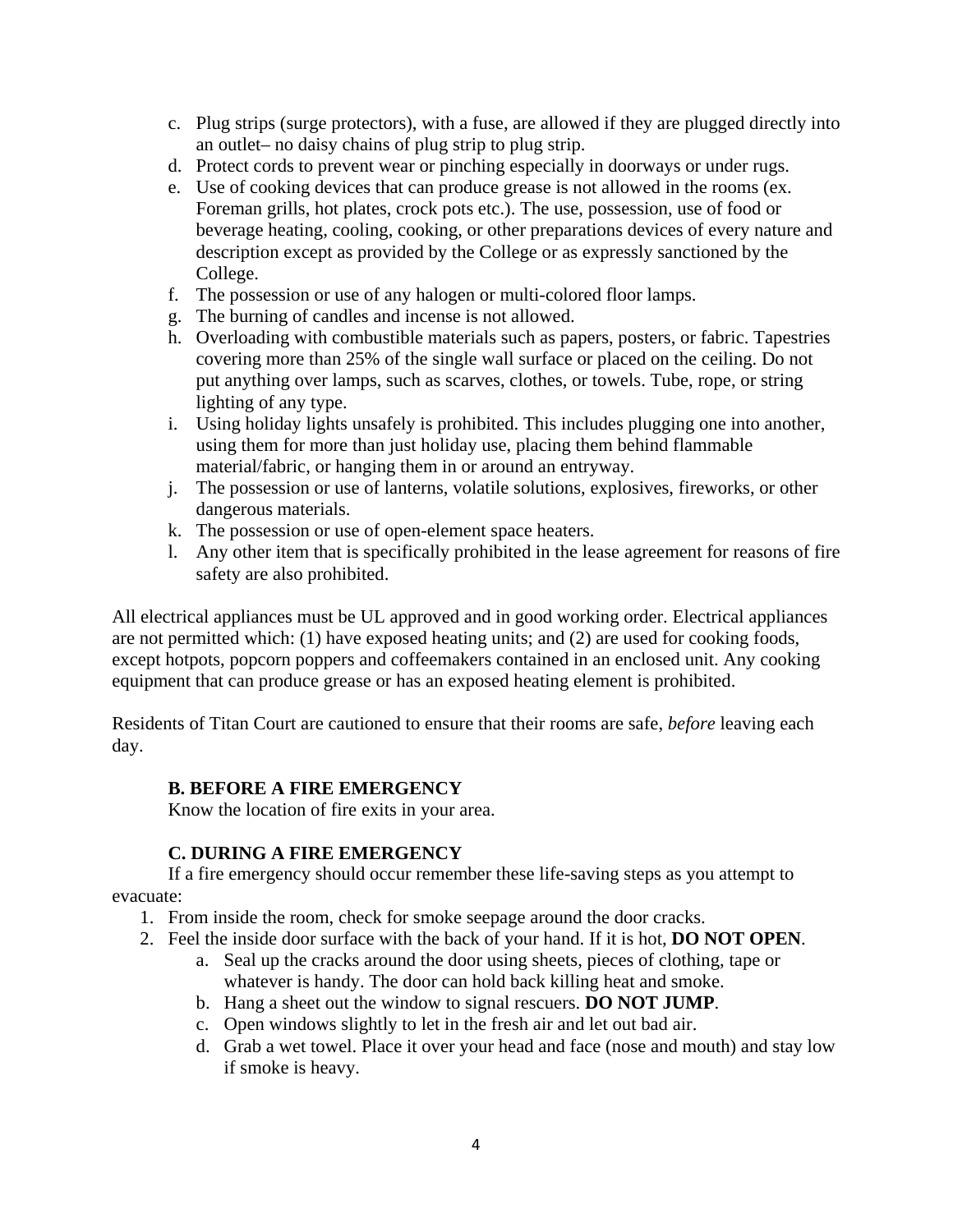- 3. If it is safe to leave your room:
	- a. Put on shoes and jacket.
	- b. Take room key.
	- c. Close and lock room door.
	- d. **DO NOT** use elevators.
	- e. When the building evacuation alarm is sounded, assume an emergency exists. Walk quickly to the nearest marked exit and alert others to do the same.
	- f. Vacate the building by the shortest, safest route, and gather by living area at a safe distance from the building.
	- g. Stay low if you encounter smoke while vacating the building.
	- h. Keep roadways and building entryways clear so that emergency vehicles can get through.
	- i. If there is no fire, staff may check every student room to ensure total evacuation, and during future alarms staff may spot check student rooms.
	- j. Assist the disabled in evacuating the building.
- 4. After leaving your room:
	- a. Assist the disabled in evacuating the building.
	- b. Once outside, move to a clear area away from the affected building to the designated assembly area. Keep the streets, fire lanes, hydrants and walkways clear for emergency vehicles and crews. Public Safety and Titan Housing Management staff will direct individuals to rally points or appropriate shelter.
	- c. If requested, assist emergency crews.
	- d. A Temporary Command Post may be set up near the emergency site. Keep clear of the Command Post unless you have official business.
	- e. Remain outside the building until directed to return by the fire department, Public Safety Officers, or Building Management Staff.

#### **D. FIRE SYSTEM INFORMATION**

a. Fire System reports to a contracted monitoring service, Alarm Central.

b. In the event of a fire emergency, the monitoring service will contact the Eugene Fire Department and Lane Community College Public Safety when a system alarm is activated.

c. Lane Community College Public Safety and Titan Housing Management personnel will investigate and determine why an alarm is sounding, facilitate evacuation, and (Public Safety) will take fire department personnel to the alarm source. When possible, Public Safety will notify the Eugene Fire Department as to whether or not a fire appears to be "real" before units arrive.

d. Fire department personnel may access Titan Court by utilizing the Knox Box installed on the exterior of the building.

e. Fire detection apparatus include smoke detectors on all floors, in resident apartments, and in public areas.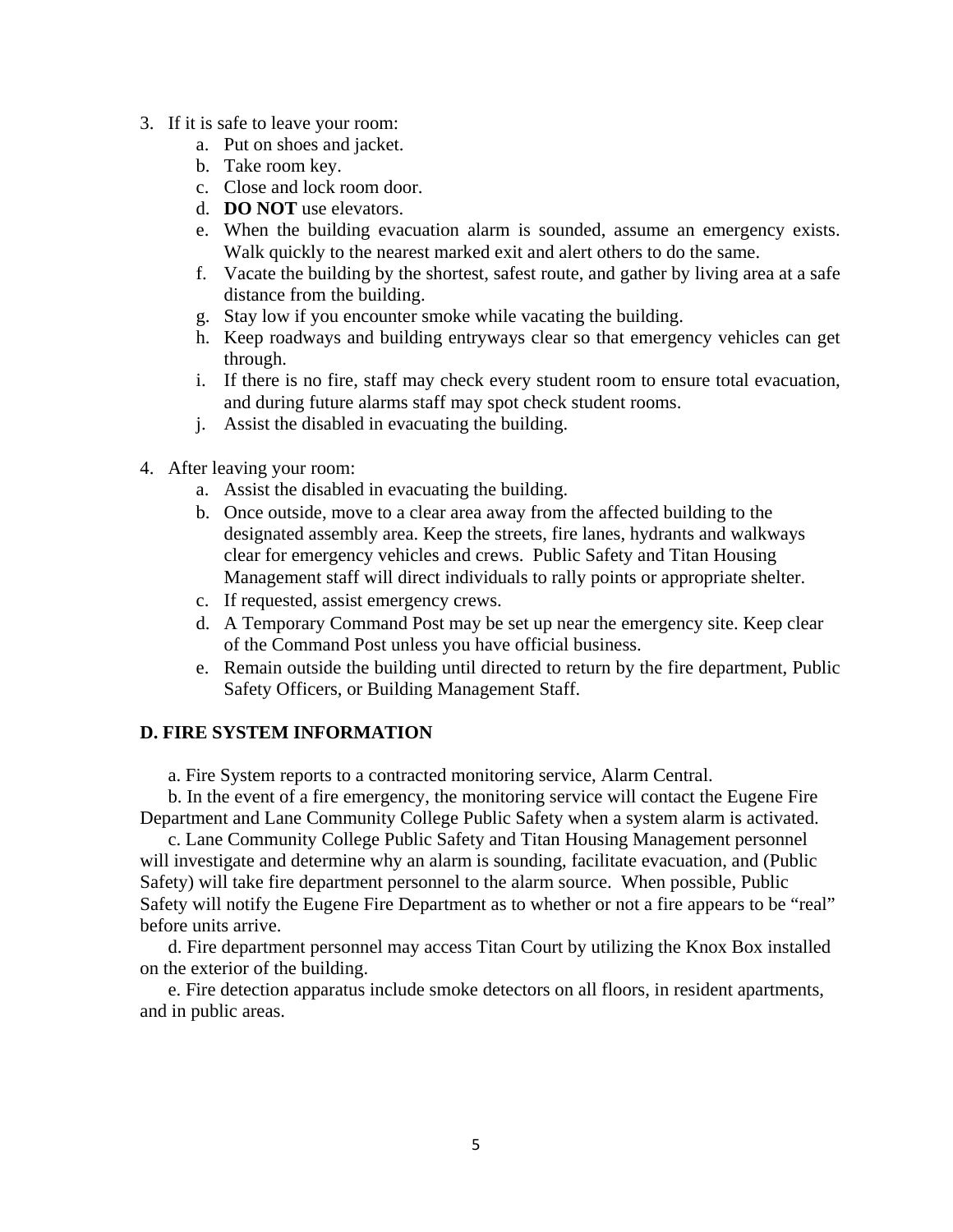# **VI. FIRE SAFETY EDUCATION & TRAINING**

Titan Court Management provides in depth fire safety training forbuilding staff. Emergency procedure information is included in the Titan Court Student Handbook. Every resident is provided with a copy of this document.

#### **In the event of a fire, the following individuals (Organizations) should be notified:**

- 1. Eugene Fire Dispatch 9-1-1
- 2. Department of Public Safety  $(541)$  463-5555

#### **In reporting that a fire has occurred for the purpose of including the statistics in the annual fire safety report, the following individuals (organizations) should be notified:**

- 1. Director of Emergency Planning, Lisa Rupp, 541-463-5558
- 2. Downtown Campus Liaison, Greg Holmes, CFO (541) 463-5516
- 3. Director of Facilities Planning Management, Jennifer Hayward, (541) 463-5594
- 4. Chief Public Safety Officer, Lisa Rupp (541) 463-5558
- 5. Titan Court Management– (541) 344-2828
- 6. Emergency and Risk Management Coordinator, Dawn Barth (541) 463-5503

#### **VII. FIRE LOG**

Institutions must maintain a fire log that reflects the nature of the fire, date, time and general location of each fire in on-campus student housing facilities. Lane Community College complies with this rule by including all fire-related incidents in the Daily Fire Log.

The Department of Public Safety maintains a Fire Log of all incidents reported. This log includes the incident type, date incident is reported, date and time of occurrence, general location of each reported incident type and the disposition of the incident if that information is known. The Department of Public Safety posts specific incidents in the Fire Log within two (2) business days of receiving a report of an incident and reserves the right to exclude reports from a log in certain circumstances as permitted by law. The most current 60 days of information is available by contacting Titan Court Management or the Public Safety Office at the main campus of Lane Community College.

The Annual Security Report for Lane Community College, which cross references information about Arson, may be found at:<http://www2.lanecc.edu/sites/default/files/psd/clery.pdf>.

#### **VIII. FUTURE IMPROVEMENTS**

Titan Court is a residential facility. There are no future improvements planned for the facility at this time.

#### **IX. APPENDED DOCUMENTS**

- 1. Titan Court Lease (relevant information extracted)
- 2. Sample Fire Incident Sheet (blank)
- 3. Evacuation Plan 1
- 4. Evacuation Plan 2
- 5. Evacuation Plan 3
- 6. HEOA Compliance Data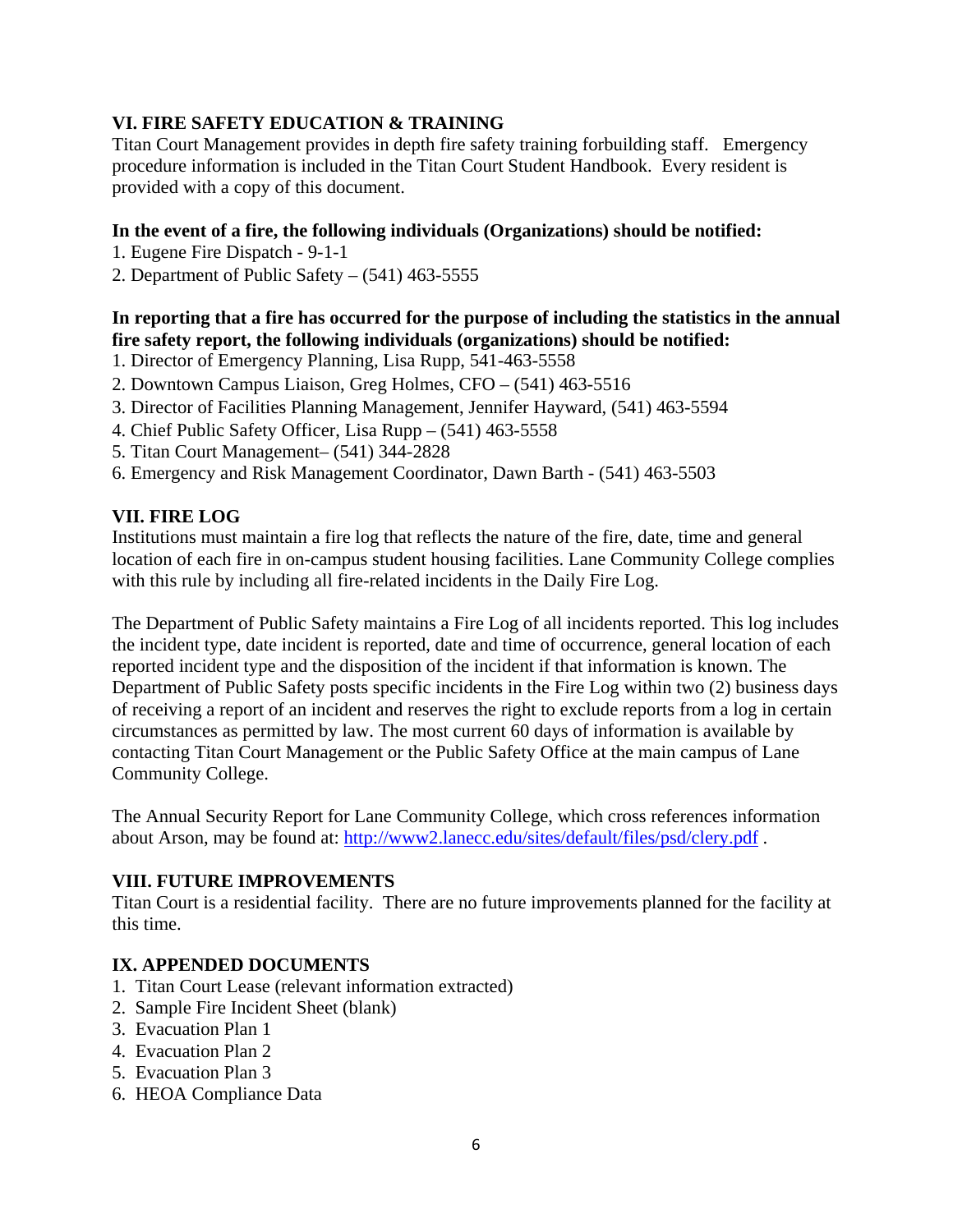#### **APPENDED DOCUMENT 1 TITAN COURT LEASE - AGREEMENT**

#### 8. **Tenant's Obligations – page 2**

Tenant acknowledges that smoking is prohibited in the Apartment and in the entire Project. Tenant shall not smoke and shall be responsible for guests not smoking within the Apartment and the Project. Tenant shall respect the rights, privileges and property of other tenants of the Project, and shall refrain from any activity that will materially or substantially interfere with operations of the Project or endanger the healthy, safety, or welfare of other people or tenants.

d. Not possess or use, explosives (including fireworks), firearms, dangerous chemicals, flammable materials or any other dangerous weapon or instrument within the Apartment or the Project.

#### 23. **Smoke Detector/Carbon Monoxide Detector – page 4**

Tenant acknowledges that Landlord has installed a smoke detector in the Apartment. The maintenance and replacement of batteries, as required for the proper operation of the smoke detection device, shall be the responsibility of the Tenant, and Tenant agrees to test the smoke detector regularly.

# **TITAN COURT LEASE – RULES AND REGULATIONS**

10. **The overhead sprinkler system** will activate in the event of a fire.

24. **Smoking is not permitted** in the Apartment, the corridors or other common areas, including any exterior common areas.

25. **Tenant shall not use candles, fireworks, matches, lighters or any other item** that is normally intended to be ignited, burned, or set to smolder. In addition, Tenant shall not burn or cause to smolder, for any purpose, vegetative matter (plants, herbs, weeds, etc.) or incense.

26. **No barbecues, outdoor cooking, or fires** of any kind are permitted.

27. **Tenant shall not store highly flammable liquids** including, but not limited to, gasoline, kerosene, lighter fluid, or any similar liquid in the Project.

#### **TITAN COURT LEASE – SMOKE DETECTION DEVICE**

- 1. The subject property does have a fire sprinkler system.
- 2. The subject property does have a local fire alarm system.
- 3. The subject property does have a smoking policy. Smoking is not permitted on the property.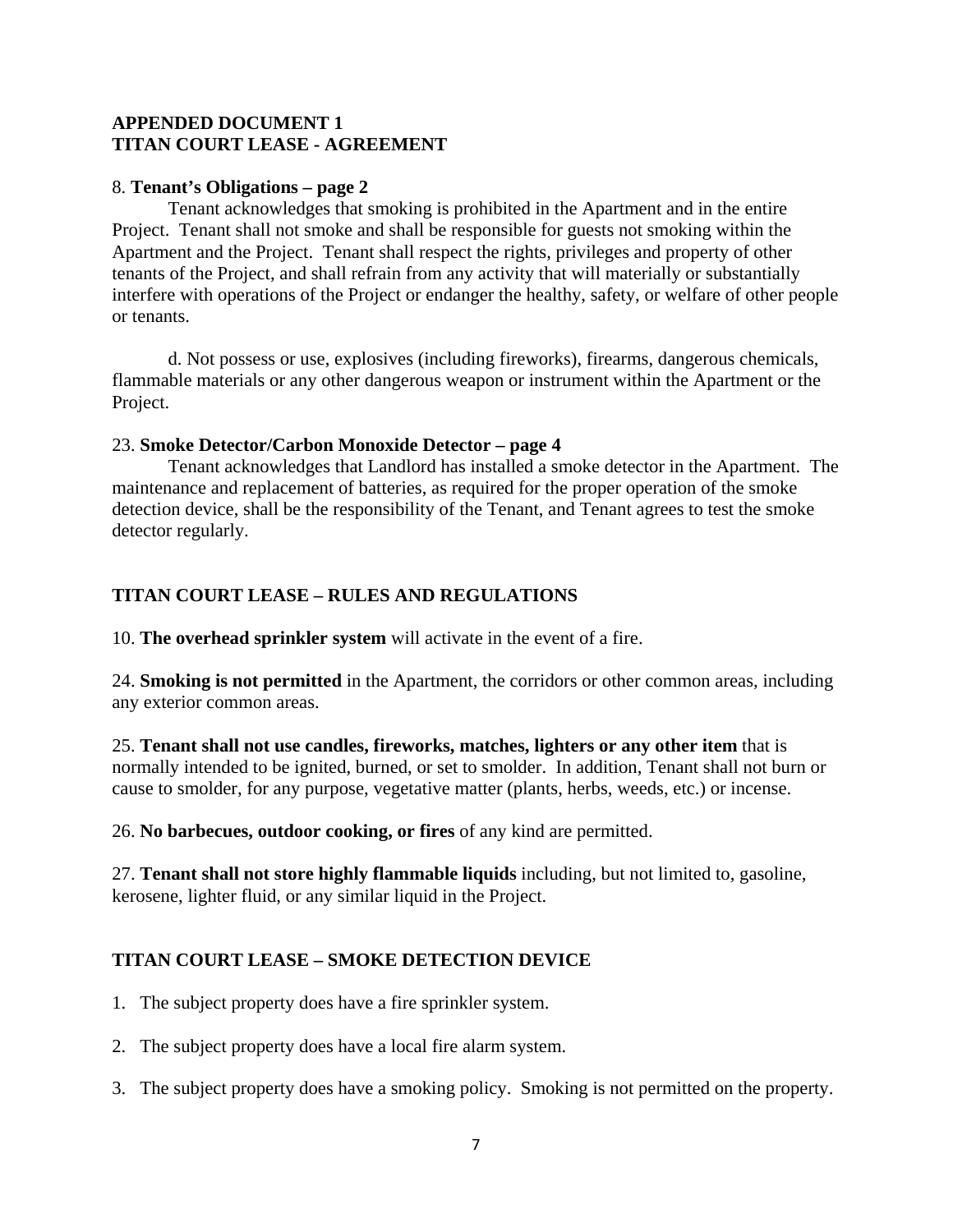4. The subject property does have an emergency evacuation plan.

The emergency evacuation plan (if any) has been provided to Tenant(s) and Tenants' initials acknowledge receipt.

#### **TITAN COURT LEASE – SMOKING POLICY DISCLOSURE**

1. **Purpose of No-Smoking Policy**. The parties desire to mitigate (i) the increased maintenance, cleaning and redecorating costs from smoking (ii) the increased risk of fire from smoking, and (iii) the higher costs of fire insurance for a non-smoke free building.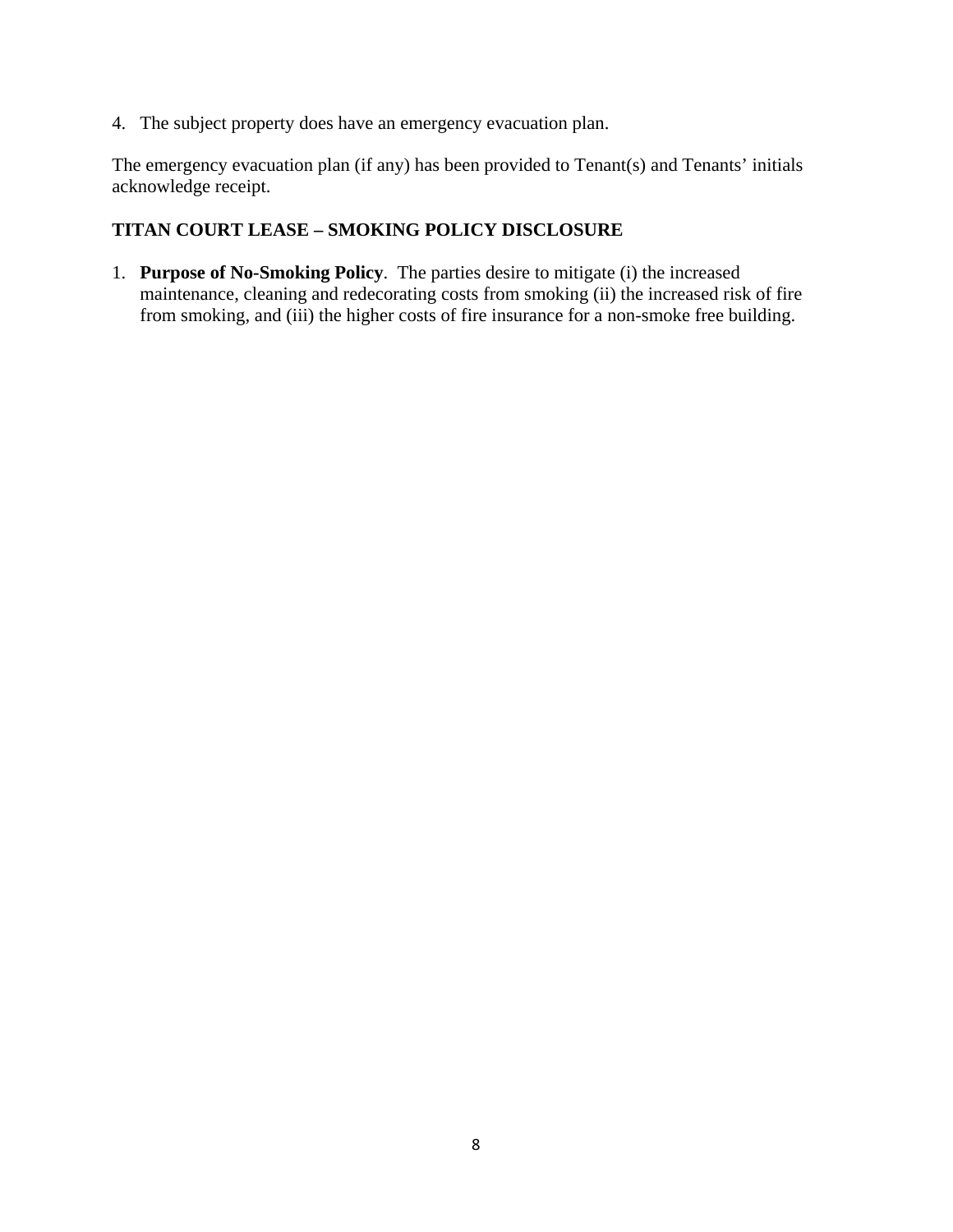# **APPENDED DOCUMENT 2**

# **Lane Community College Fire log**

| Report                  | <b>Fire Date</b> | <b>Titan</b>      | Fire                            | <b>Fire Cause</b> | <b>Estimated</b>                 | <b>Injuries</b> | <b>Deaths</b> |  |  |
|-------------------------|------------------|-------------------|---------------------------------|-------------------|----------------------------------|-----------------|---------------|--|--|
| <b>Date</b>             |                  | Court<br>Location | <b>Category</b><br>Intentional/ |                   | <b>Property</b><br><b>Damage</b> |                 |               |  |  |
|                         |                  |                   | <b>Accidental</b>               |                   |                                  |                 |               |  |  |
| No reported fires, 2020 |                  |                   |                                 |                   |                                  |                 |               |  |  |
| No reported fires, 2019 |                  |                   |                                 |                   |                                  |                 |               |  |  |
| No reported fires, 2018 |                  |                   |                                 |                   |                                  |                 |               |  |  |
|                         |                  |                   |                                 |                   |                                  |                 |               |  |  |
|                         |                  |                   |                                 |                   |                                  |                 |               |  |  |
|                         |                  |                   |                                 |                   |                                  |                 |               |  |  |
|                         |                  |                   |                                 |                   |                                  |                 |               |  |  |
|                         |                  |                   |                                 |                   |                                  |                 |               |  |  |
|                         |                  |                   |                                 |                   |                                  |                 |               |  |  |
|                         |                  |                   |                                 |                   |                                  |                 |               |  |  |
|                         |                  |                   |                                 |                   |                                  |                 |               |  |  |
|                         |                  |                   |                                 |                   |                                  |                 |               |  |  |
|                         |                  |                   |                                 |                   |                                  |                 |               |  |  |
|                         |                  |                   |                                 |                   |                                  |                 |               |  |  |
|                         |                  |                   |                                 |                   |                                  |                 |               |  |  |
|                         |                  |                   |                                 |                   |                                  |                 |               |  |  |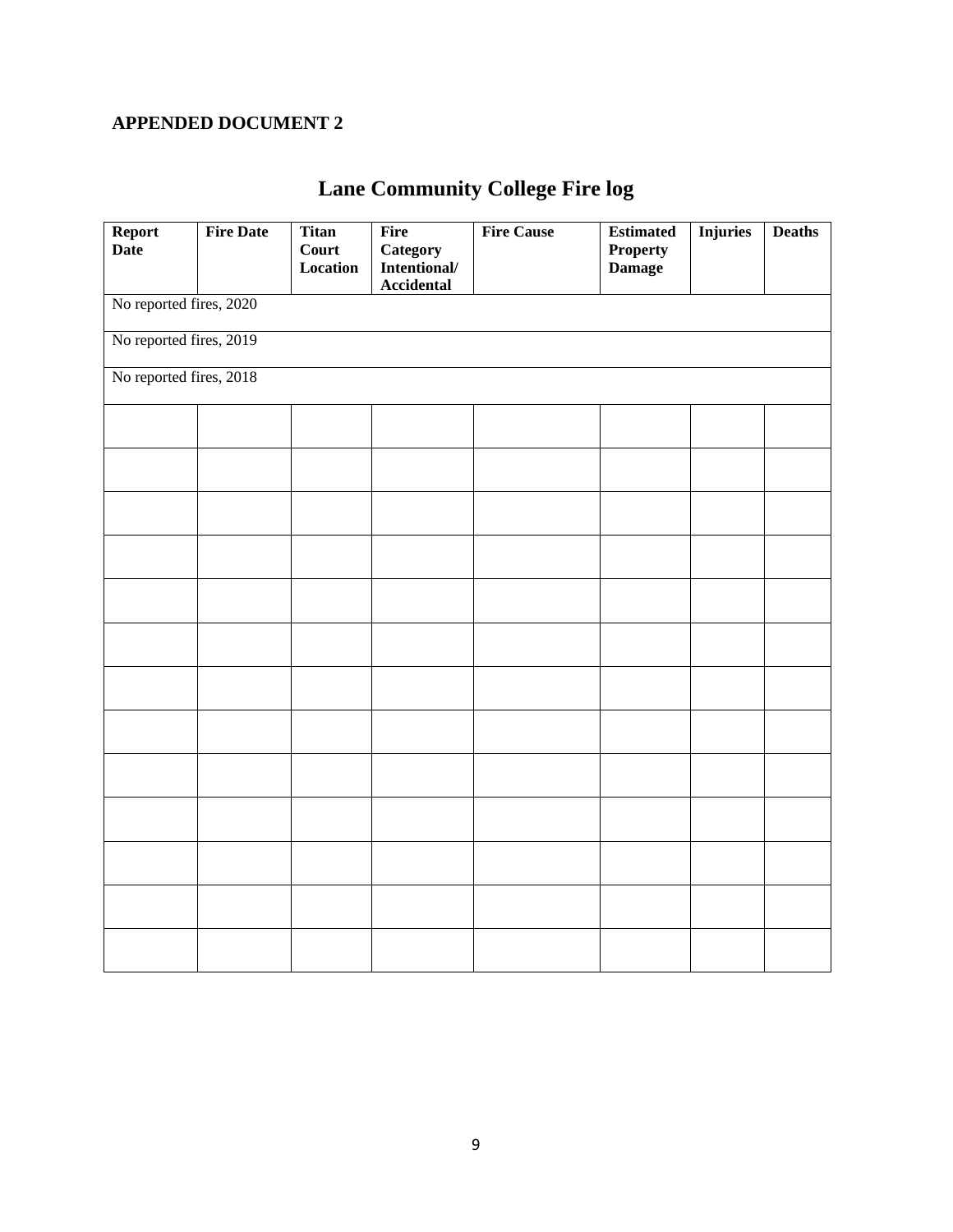# **APPENDED DOCUMENTS 3-5 Evacuation Plans**

### **EVACUATION PLAN 1**



**Evacuation Plan - Housing Level 1** 

# **EVACUATION PLAN 2**



**Evacuation Plan - Housing Level 3**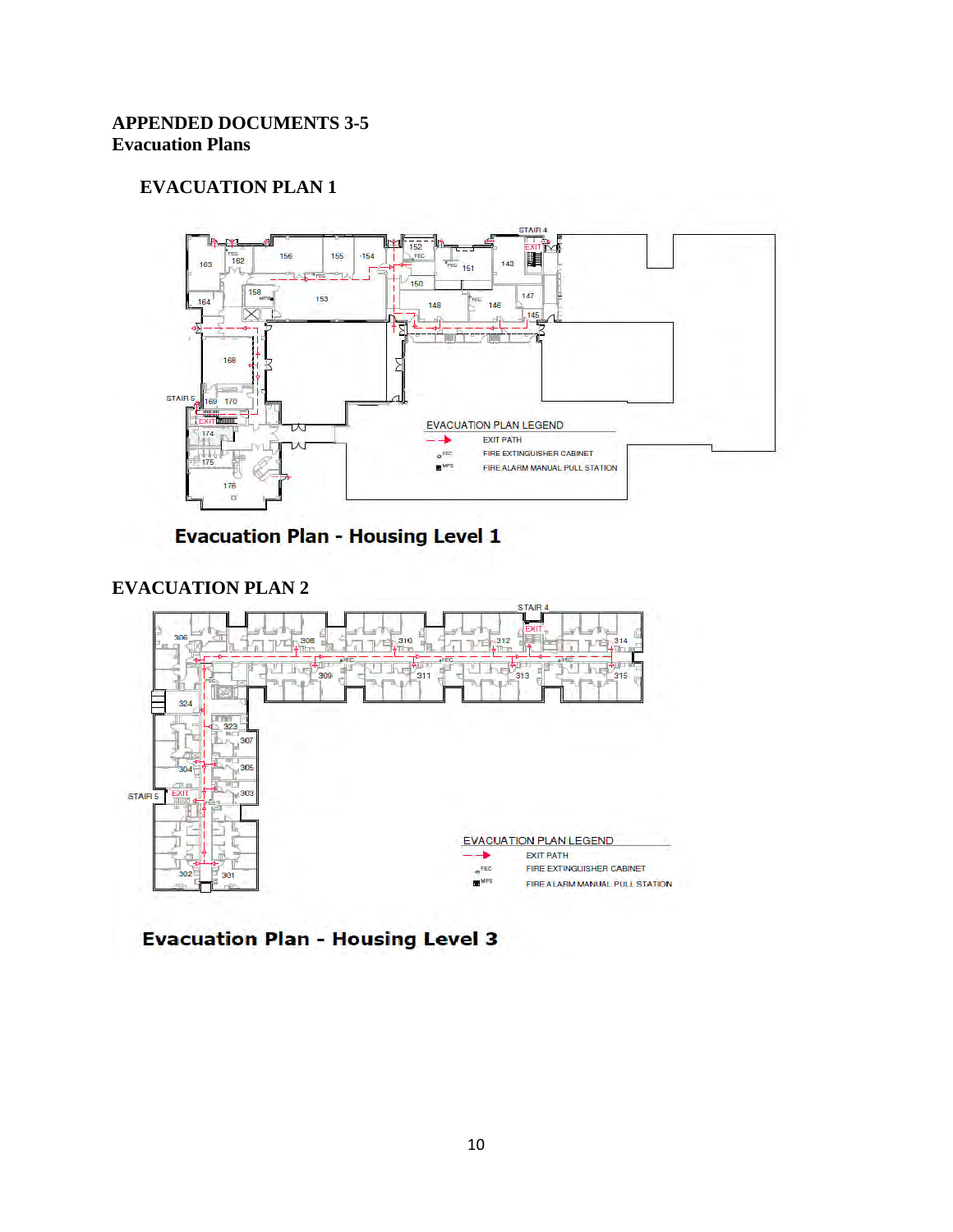# **EVACUATION PLAN 3**